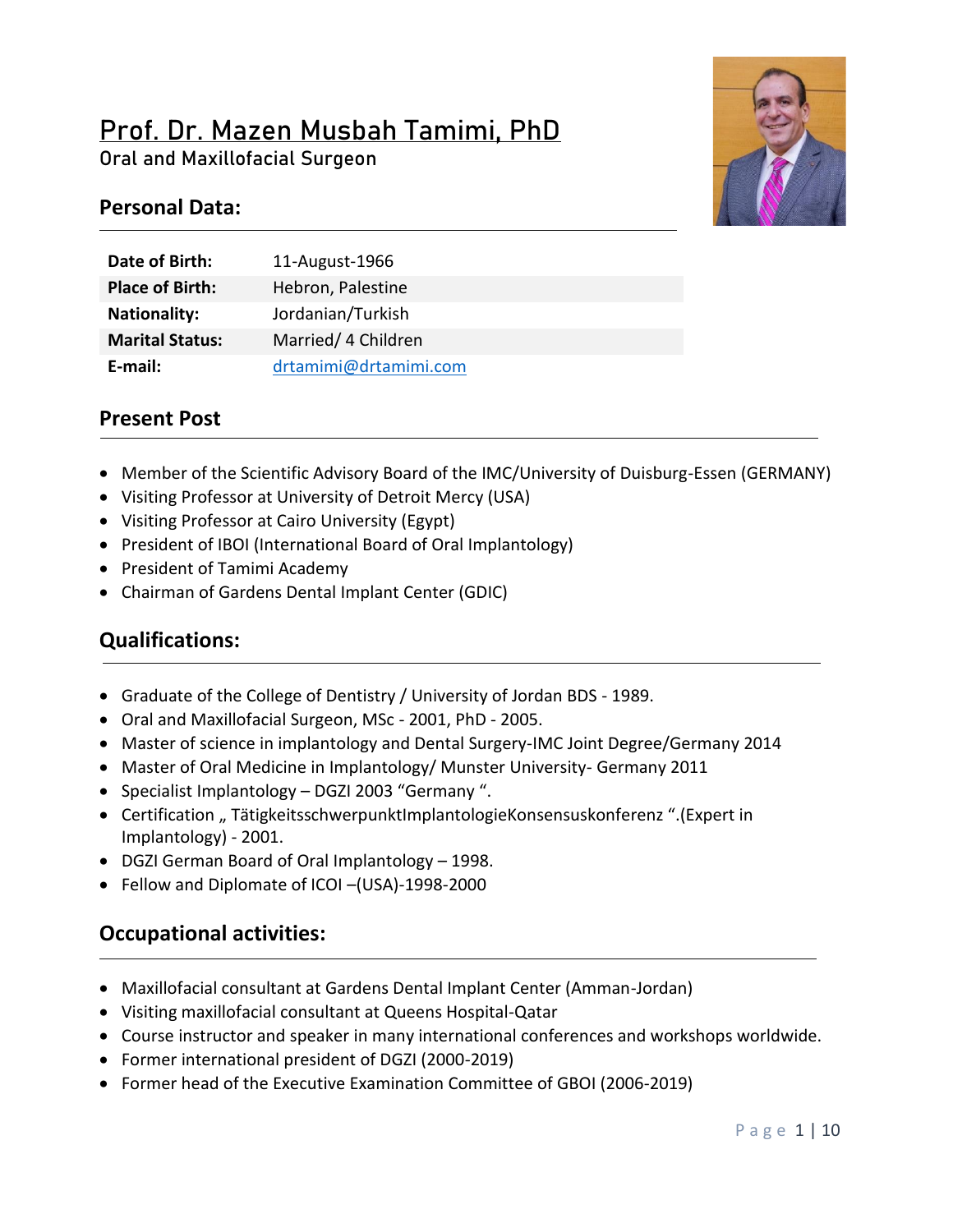# **National and international presentations [Total presentations (137)]**

| 1997 | $\circ$<br>$\circ$ | March 1997: first GDIC implantology course. Amman-Jordan<br>step by step how to place implants -course instructor<br>August 1997: Second GDIC implantology course. Amman-Jordan<br>Clinical applications of oral implantology -course instructor-                                      |
|------|--------------------|----------------------------------------------------------------------------------------------------------------------------------------------------------------------------------------------------------------------------------------------------------------------------------------|
| 1998 | $\circ$<br>$\circ$ | April 1998: 10th Jordan dental association annual congress. Amman-Jordan<br>Dental implants practice in Jordan -speaker-<br>May 1998: 20th Egyptian dental association annual congress. Cairo-Egypt<br>Dental implants to replace missing teeth -speaker-                              |
| 1999 | $\circ$            | January 1999: pitt-easy basic implantology course. Baghdad-Iraq<br>2 days comprehensive implantology course -course instructor-                                                                                                                                                        |
| 2000 | $\circ$            | October 2000: 30 <sup>th</sup> DGZI (German association of dental implantology) annual<br>congress. Germany<br>Internal sinus lifting techniques -speaker-                                                                                                                             |
| 2001 | $\circ$            | March 2001: DGZI (German association of dental implantology) spring<br>meeting. Hurgada-Egypt<br>External sinus lifting techniques -speaker-                                                                                                                                           |
| 2002 | $\circ$            | October 2002: ICOI annual meeting. Las Vegas-USA<br>Balloon assisted sinus lifting -speaker-                                                                                                                                                                                           |
| 2003 | $\circ$<br>$\circ$ | March 2003: Alexandria annual implantology meeting. Alexandria-Egypt<br>Flap design in implantology -speaker-<br>October 2003: 33rd DGZI (German association of dental implantology) annual<br>congress. Germany<br>Indirect sinus lifting using the balloon -speaker-                 |
| 2004 | $\circ$<br>$\circ$ | April 2004: JDA annual congress. Amman-Jordan<br>Medically compromised patients and implantology -speaker-<br>October 2004: 34 <sup>th</sup> DGZI (German association of dental implantology) annual<br>congress. Germany<br>Organizational pre-requisites to place implants -speaker- |
| 2005 | $\circ$            | January 2005: Saudi dental society annual meeting. Riyadh-KSA<br>Immediate loading in implantology -speaker-<br>April 2005: first Arab DGZI (German association of dental implantology)<br>implantology meeting. Dubai-UAE<br>Bone splitting techniques -speaker-                      |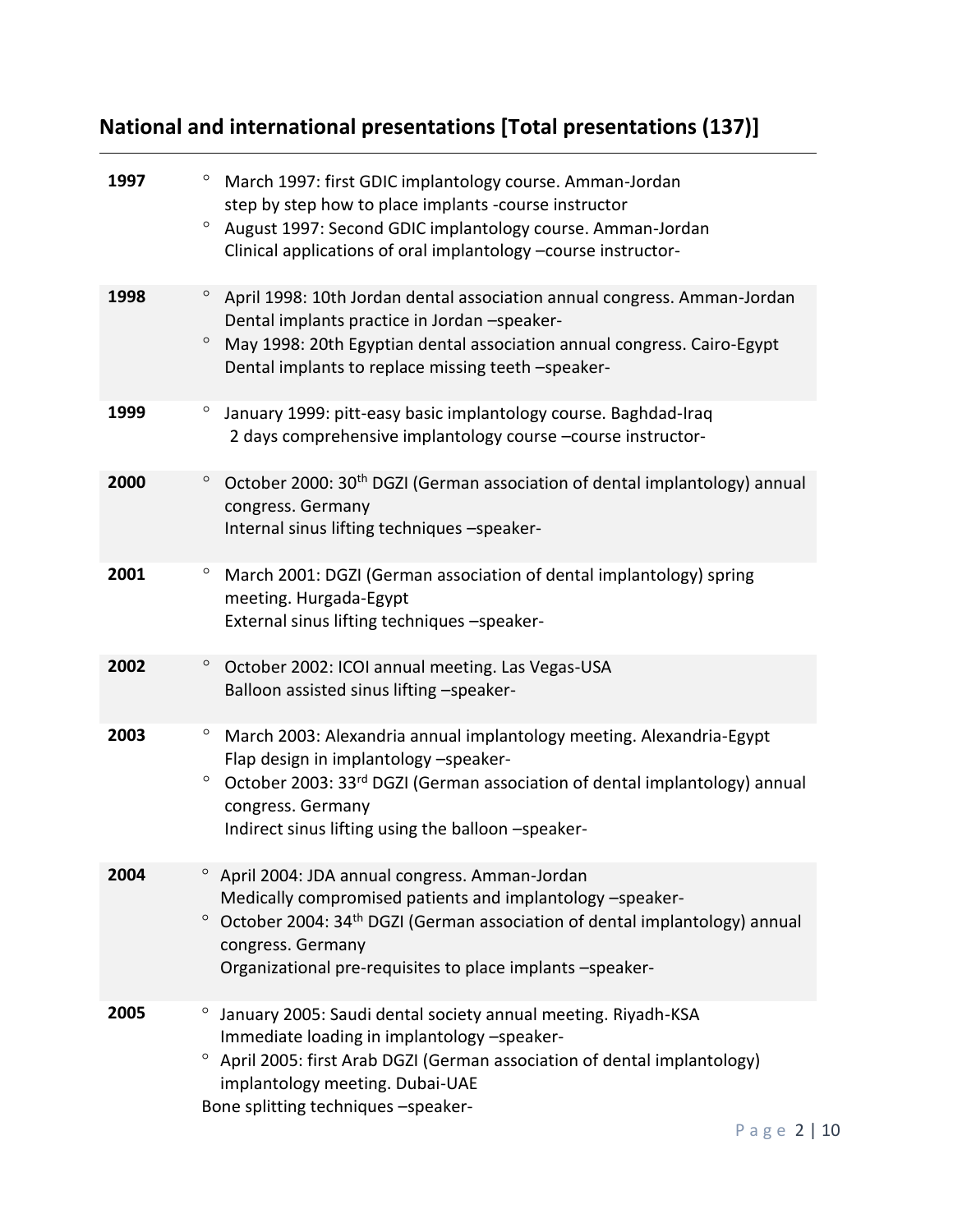|      | October 2005: 35 <sup>th</sup> DGZI (German association of dental implantology) annual<br>$\circ$<br>meeting. Germany<br>Surgical complications in implantology -speaker-<br><sup>o</sup> November 2005: Kuwait annual meeting. Kuwait<br>Alternatives to sinus lifting in severely atrophied maxilla -speaker-                                                                                                                                                                                                                                                                                                                                                                                                                                                     |
|------|---------------------------------------------------------------------------------------------------------------------------------------------------------------------------------------------------------------------------------------------------------------------------------------------------------------------------------------------------------------------------------------------------------------------------------------------------------------------------------------------------------------------------------------------------------------------------------------------------------------------------------------------------------------------------------------------------------------------------------------------------------------------|
| 2006 | January 2006: GBOI-1. Morocco-rabat<br>$\circ$<br>Introduction in oral implantology, first module -course instructor-<br>March 2006: 2 <sup>nd</sup> Arab DGZI (German association of dental implantology)<br>$\circ$<br>implantology meeting. Dubai-UAE<br>Block grafts challenges -speaker-<br>June 2006: GBOI-1 Jordan first module. Amman-Jordan<br>$\circ$<br>Introduction into dental implantology -course instructor-<br>$\circ$<br>October 2006: 36th DGZI (German association of dental implantology) annual<br>meeting. Germany<br>Vertigo and indirect sinus lifting -speaker-<br>$\circ$<br>December 2006: Sudanese dental congress. Khartoum-Sudan<br>Hygiene measurements in implantology -speaker-                                                   |
| 2007 | March 2007: 3rd Arab DGZI (German association of dental implantology)<br>$\circ$<br>implantology meeting. Dubai-UAE<br>Implants Overdenture surgical considerations -speaker-<br>° June 2007: GBOI-1 Jordan final module. Amman-Jordan<br>Advanced techniques in implantology -course instructor-<br>June 2007: GBOI-2 Jordan first module. Amman-Jordan<br>$\circ$<br>Introduction into dental implantology -course instructor-<br>° October 2007: 37th DGZI annual meeting. Germany<br>Nerve transpositioning technique -speaker-<br>December 2007: GBOI-1 Sudan first module. Sudan<br>$\circ$<br>Introduction into dental implantology -course instructor-                                                                                                      |
| 2008 | April 2008: GBOI-1 Kuwait first module. Kuwait<br>$\circ$<br>Introduction into dental implantology -course instructor-<br>$\circ$<br>June 2008: GBOI-3 Jordan first module. Amman-Jordan<br>Introduction into dental implantology -course instructor-<br>June 2008: GBOI-2 Jordan final module.<br>$\circ$<br>Advanced techniques in oral implantology -course instructor-<br>$\circ$<br>November 2008: GBOI-1 Cairo university final module and examination.<br>Cairo-Egypt<br>Advanced techniques in implantology -course instructor and examiner-<br>December 2008: GBOI-2 first module. Sudan-Khartoum<br>$\circ$<br>Introduction into dental implantology -course instructor-<br>December 2008: GBOI-1 final module and examination. Sudan-Khartoum<br>$\circ$ |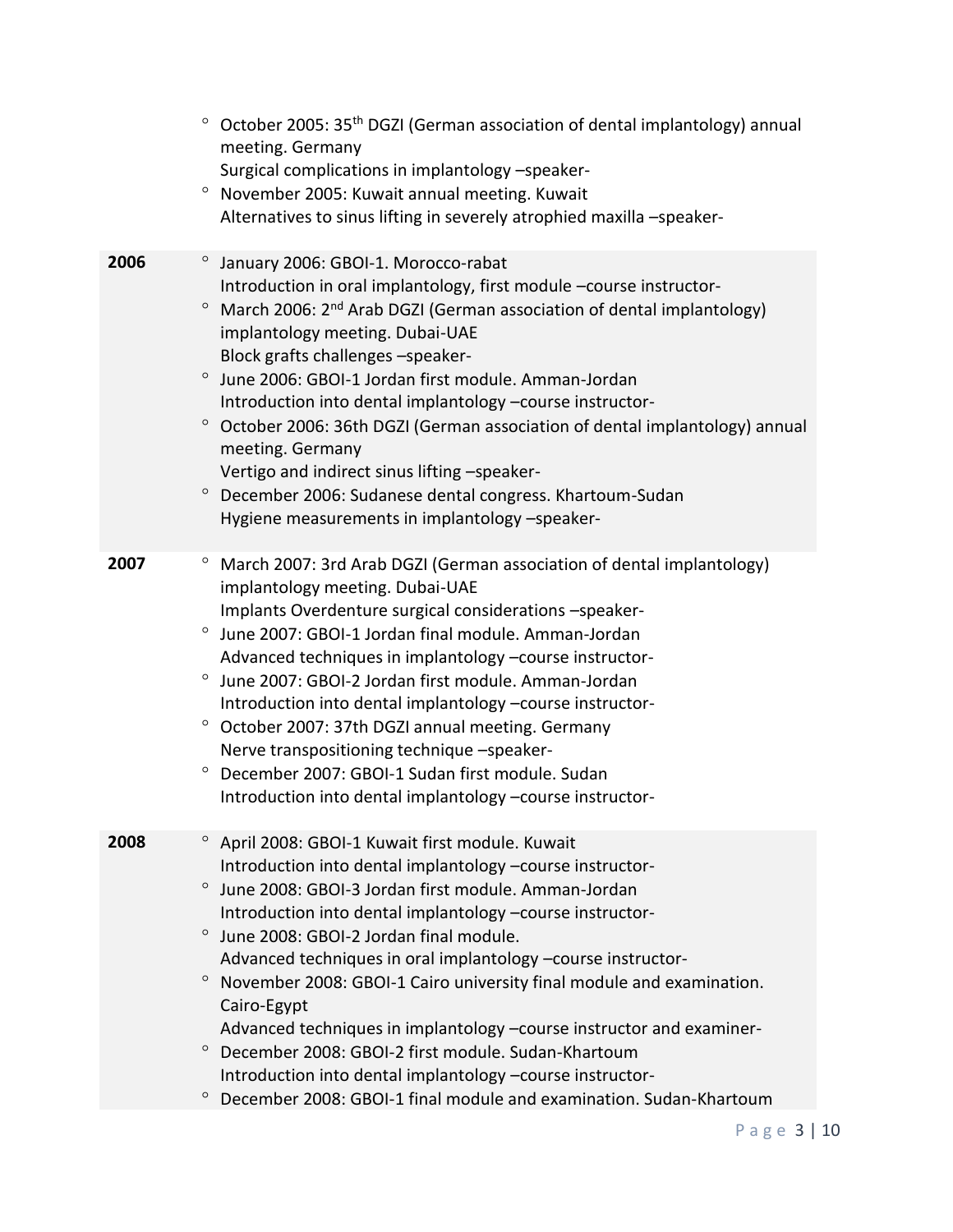|      | Advanced techniques in oral implantology and examination -course<br>instructor and examiner-                                                                                                                                                                                                                                                                                                                                                                                                                                                                                                                                                                                                                                                                                                                                                                                                                                                                                   |
|------|--------------------------------------------------------------------------------------------------------------------------------------------------------------------------------------------------------------------------------------------------------------------------------------------------------------------------------------------------------------------------------------------------------------------------------------------------------------------------------------------------------------------------------------------------------------------------------------------------------------------------------------------------------------------------------------------------------------------------------------------------------------------------------------------------------------------------------------------------------------------------------------------------------------------------------------------------------------------------------|
| 2009 | May 2009: GBOI-1 Kuwait final module. Kuwait<br>Advanced techniques in implantology -course instructor-<br>May 2009: GBOI-2 Kuwait first module. Kuwait<br>Introduction into dental implantology -course instructor-<br>June 2009: GBOI-3 Jordan final module, Amman-Jordan<br>Advanced techniques in oral implantology -course instructor-<br>June 2009: GBOI-4 Jordan first module. Amman-Jordan<br>Introduction into dental implantology -course instructor-<br>October 2009: 39th DGZI (German association of dental implantology) annual<br>meeting. Germany<br>Aesthetic complications in the premaxilla -speaker-<br>November 2009: GBOI-2 Cairo. Cairo-Egypt<br>Advanced techniques and examination in implantology -course instructor-<br>December 2009: GBOI-2 final module and examination. Sudan-Khartoum<br>Advanced techniques in oral implantology and examination -course<br>instructor and examiner-                                                          |
| 2010 | April 2010: GBOI-2 Kuwait final module. Kuwait<br>Advanced techniques in implantology -course instructor-<br>April 2010: GBOI-3 Kuwait first module. Kuwait<br>Introduction into dental implantology -course instructor-<br>May 2010: GBOI-1 first module Libya. Tripoli-Libya<br>Introduction into dental implantology -course instructor-<br>November 2010: GBOI-3 Cairo. Cairo-Egypt<br>Advanced techniques and examination in implantology -course instructor-<br>November 2010: GBOI Riyadh Dental College. Riyadh-KSA<br>Advanced techniques in oral implantology and examination -course<br>instructor-<br>November 2010: GBOI-1 Iran first module. Tehran-Iran<br>Introduction into dental implantology -course instructor-<br>June 2010: GBOI-4 Jordan final module. Amman-Jordan<br>Advanced techniques in oral implantology -course instructor-<br>June 2010: GBOI-5 Jordan first module. Amman-Jordan<br>Introduction into dental implantology -course instructor- |
| 2011 | May 2011: GBOI-4 Kuwait first module. Kuwait<br>Introduction into dental implantology -course instructor-<br>May 2011: GBOI-3 Kuwait final module. Kuwait<br>Advanced techniques in oral implantology -course instructor-<br>June 2011: GBOI-5 Jordan final module. Amman-Jordan                                                                                                                                                                                                                                                                                                                                                                                                                                                                                                                                                                                                                                                                                               |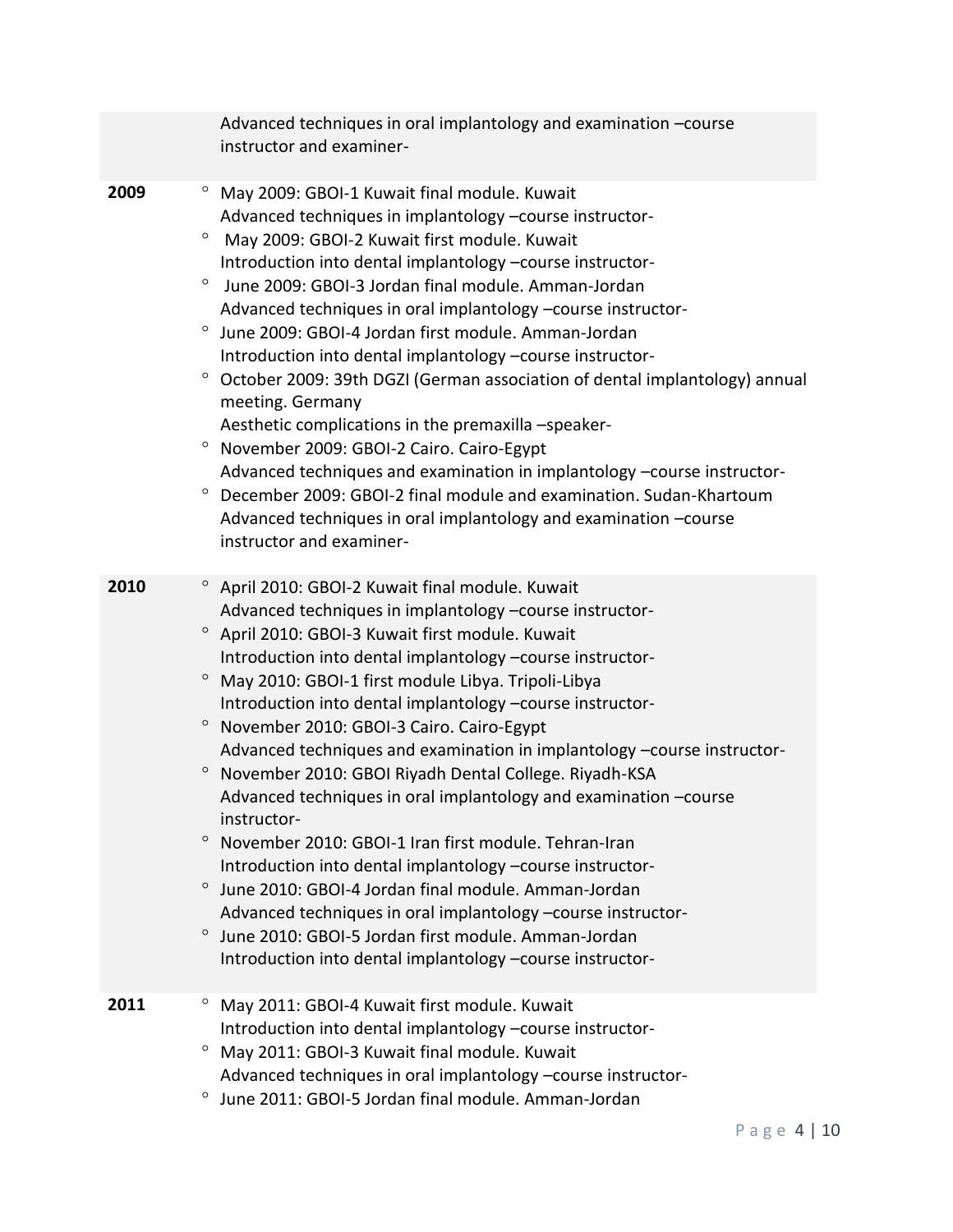|      | Advanced techniques in oral implantology -course instructor-<br>June 2011: GBOI-6 Jordan first module. Amman-Jordan<br>$\circ$<br>Introduction into dental implantology -course instructor-<br><sup>o</sup> September 2011: Dresden anatomy cadaver course. Dresden-Germany<br>Practical application of implants surgical techniques -course instructor-<br>$\circ$<br>November 2011: GBOI-4 Cairo university final module and examination.<br>Cairo-Egypt<br>Advanced techniques and examination in implantology -course instructor<br>and examiner-                                                                                                                                                                                                                                                                                                                                                                                                                                                                                                                                                                                                                                                                                                                                           |
|------|-------------------------------------------------------------------------------------------------------------------------------------------------------------------------------------------------------------------------------------------------------------------------------------------------------------------------------------------------------------------------------------------------------------------------------------------------------------------------------------------------------------------------------------------------------------------------------------------------------------------------------------------------------------------------------------------------------------------------------------------------------------------------------------------------------------------------------------------------------------------------------------------------------------------------------------------------------------------------------------------------------------------------------------------------------------------------------------------------------------------------------------------------------------------------------------------------------------------------------------------------------------------------------------------------|
| 2012 | February 2012: GBOI Iran final module. Tehran-Iran<br>$\circ$<br>Advanced techniques in oral implantology and examination -course<br>instructor and examiner<br>$\circ$<br>April 2012: GBOI-4 Kuwait final module. Kuwait<br>Advanced techniques in implantology -course instructor-<br>$\circ$<br>April 2012: GBOI-5 Kuwait first module. Kuwait<br>Introduction into dental implantology -course instructor-<br>$\circ$<br>June 2012: GBOI-1 Croatia first module. Croatia<br>Introduction into dental implantology -course instructor-<br>$\circ$<br>June 2012: GBOI-6 Jordan final module. Amman-Jordan<br>Advanced techniques in oral implantology -course instructor-<br>June 2012: GBOI-7 Jordan first module. Amman-Jordan<br>$\circ$<br>Introduction into dental implantology -course instructor-<br>$\circ$<br>October 2012: IMC (International Medical College) master program.<br>Munster-Germany<br>Master thesis discussion and examination -examiner-<br>$\circ$<br>November 2012: GBOI-5 Cairo university final module and examination.<br>Cairo-Egypt<br>Advanced techniques and examination in implantology -course instructor<br>and examiner-<br>$\circ$<br>December 2012: GBOI-3 first module. Sudan-Khartoum<br>Introduction into dental implantology -course instructor- |
| 2013 | March 2013: Academy of osteointegration (AO) annual meeting. Tampa-<br>Florida-USA<br>Clinical innovation session (stabilizer in sinus lifting) -speaker-<br>June 2013: GBOI-7 Jordan final module. Amman-Jordan<br>$\circ$<br>Advanced techniques in oral implantology -course instructor-<br>June 2013: GBOI-8 Jordan first module. Amman-Jordan<br>$\circ$<br>Introduction into dental implantology -course instructor-<br>June 2013: Croatia final module. Croatia<br>$\circ$<br>Advanced techniques in oral implantology and examination -course<br>instructor and examiner-                                                                                                                                                                                                                                                                                                                                                                                                                                                                                                                                                                                                                                                                                                               |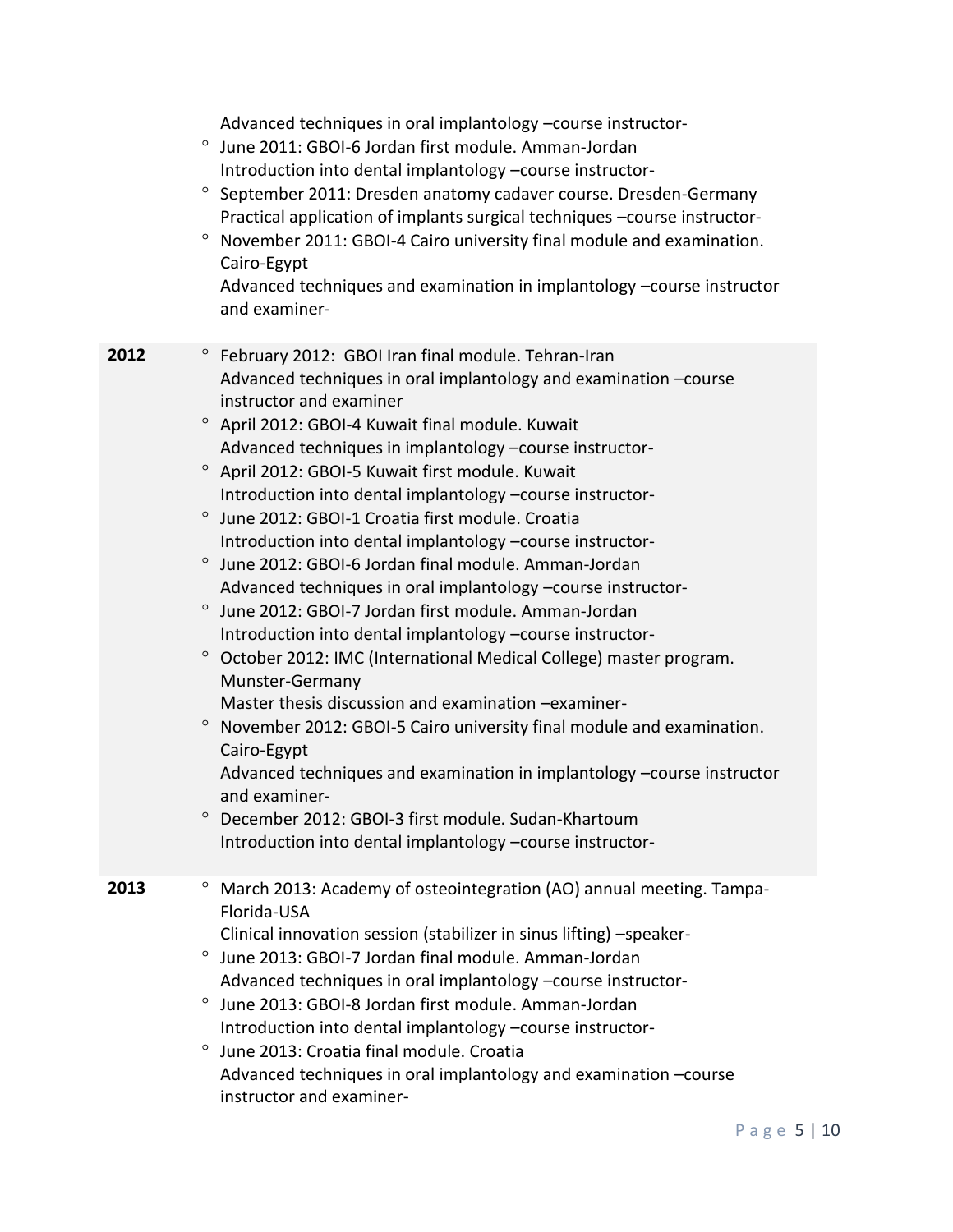|      | $\circ$ | November 2013: Japanese implant congress. Tokyo-Japan                                        |
|------|---------|----------------------------------------------------------------------------------------------|
|      |         | Nerve transpositioning workshop -course instructor-                                          |
|      | $\circ$ | November 2013: GBOI-6 Cairo university final module and examination.                         |
|      |         | Cairo-Egypt                                                                                  |
|      |         | Advanced techniques and examination in implantology -course instructor                       |
|      |         | and examiner-                                                                                |
|      | $\circ$ | December 2013: GBOI-3 final module and examination. Sudan-Khartoum                           |
|      |         | Advanced techniques in oral implantology and examination -course<br>instructor and examiner- |
|      | $\circ$ | December 2013: Palestinian-Lebanese international dental congress. Beirut-                   |
|      |         | Lebanon                                                                                      |
|      |         | Immediate loading, opportunity or risk-speaker-                                              |
|      |         |                                                                                              |
| 2014 | $\circ$ | April 2014: Georgian impla symposium. Tiblisi-Georgia                                        |
|      |         | Bone splitting workshop -course instructor-                                                  |
|      | $\circ$ | April 2014: GBOI-5 Kuwait final module. Kuwait                                               |
|      |         | Advanced techniques in implantology -course instructor-                                      |
|      | $\circ$ | April 2014: GBOI-6 Kuwait first module. Kuwait                                               |
|      |         | Introduction into dental implantology -course instructor-                                    |
|      | $\circ$ | June 2014: GBOI-8 Jordan final module. Amman-Jordan                                          |
|      |         | Advanced techniques in oral implantology -course instructor-                                 |
|      | $\circ$ | June 2014: GBOI-9 Jordan first module. Amman-Jordan                                          |
|      |         | Introduction into dental implantology -course instructor-                                    |
|      |         | September 2014: Dresden university cadaver course. Dresden-Germany                           |
|      |         | Practical application of surgical implantology procedures-course instructor-                 |
|      | $\circ$ | September 2014: GBOI-1 Qatar first module. Qatar-Doha                                        |
|      |         | Introduction into dental implantology -course instructor-                                    |
|      | $\circ$ | October 2014: international impla congress by Shutz dental. Frankfurt-                       |
|      |         | Germany                                                                                      |
|      |         | Navigation in implant dentistry -speaker-                                                    |
|      | $\circ$ | December 2014: GBOI-2 Qatar first module. Qatar-Doha                                         |
|      |         | Introduction into dental implantology -course instructor-                                    |
|      | $\circ$ | November 2014: GBOI-7 Cairo university final module and examination.                         |
|      |         | Cairo-Egypt                                                                                  |
|      |         | Advanced techniques and examination in implantology -course instructor                       |
|      |         | and examiner-                                                                                |
|      |         |                                                                                              |
| 2015 | $\circ$ | April 2015: GBOI-6 Kuwait final module. Kuwait                                               |
|      |         | Advanced techniques in implantology -course instructor-                                      |
|      | $\circ$ | April 2015: GBOI-7 Kuwait first module. Kuwait                                               |
|      |         | Introduction into dental implantology -course instructor-                                    |
|      | $\circ$ | June 2015: GBOI-9 Jordan final module and examination. Amman-Jordan                          |
|      |         | Advanced implantology techniques-course instructor/examiner-                                 |
|      |         |                                                                                              |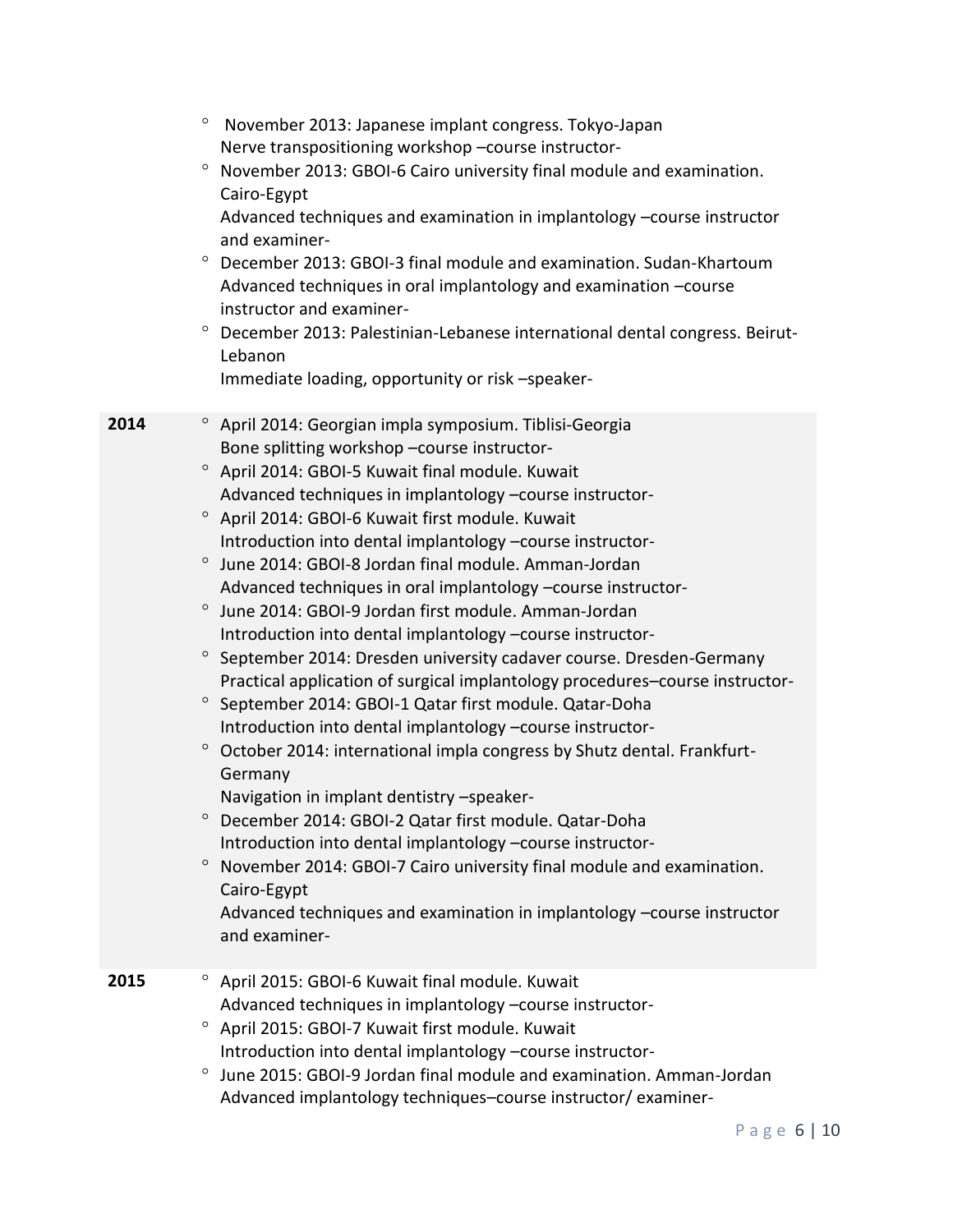|      | $\circ$<br>$\circ$<br>$\circ$                                                                   | ° September 2015: GBOI-1&2 Qatar final module and examination. Qatar-<br>Doha<br>Advanced implantology techniques -course instructor/examiner-<br>November 2015: GBOI-8 Cairo university final module and examination.<br>Cairo-Egypt<br>Advanced techniques and examination in implantology -course instructor<br>and examiner-<br>December 2015: GBOI-4 first module. Sudan-Khartoum<br>Introduction into dental implantology -course instructor-<br>December 2015: Saudi German hospital implantology symposium. Riyadh-<br><b>KSA</b><br>Innovative procedures and techniques in implantology -course instructor-                                                                                                                                                                                                                                                                                                                                                                                                                                                                                                                                                                                                                                                                                                               |
|------|-------------------------------------------------------------------------------------------------|-------------------------------------------------------------------------------------------------------------------------------------------------------------------------------------------------------------------------------------------------------------------------------------------------------------------------------------------------------------------------------------------------------------------------------------------------------------------------------------------------------------------------------------------------------------------------------------------------------------------------------------------------------------------------------------------------------------------------------------------------------------------------------------------------------------------------------------------------------------------------------------------------------------------------------------------------------------------------------------------------------------------------------------------------------------------------------------------------------------------------------------------------------------------------------------------------------------------------------------------------------------------------------------------------------------------------------------|
| 2016 | $\circ$<br>$\circ$<br>$\circ$<br>$\circ$<br>$\circ$<br>$\circ$<br>$\circ$<br>$\circ$<br>$\circ$ | March 2016: first international impla symposium. Berlin-Germany Navigation<br>in implant dentistry -speaker-<br>April 2016: GBOI-1/2/3 Riyadh first module. Riyadh-KSA<br>Introduction into dental implantology -course instructor-<br>May 2016 2nd palestinian-lebanese dental congress, Beirut-Lebanon<br>Full mouth rehabilitation, case presentation-speaker<br>May 2016 international Mexican dental congress, Mexico City-Mexico<br>Bone splitting techniques-speaker-<br>June 2016: Georgian-German congress (GLPD). Kachret-Georgia<br>Organizational pre-requisites to place implants -speaker-<br>June 2016: Dental Days exhibition. Kharkov-Ukraine<br>Predictability of short implants -speaker-<br>November 2016: GBOI-9 Cairo university final module and examination.<br>Cairo-Egypt<br>Advanced techniques and examination in implantology -course instructor<br>and examiner-<br>December 2016: GBOI-4 final module and examination. Sudan-Khartoum<br>Advanced techniques in oral implantology and examination -course<br>instructor and examiner-<br>December 2016: GBOI-5 first module. Sudan-Khartoum<br>Introduction into dental implantology -course instructor-<br>December 2016: Saudi maxillo facial annual congress. King fahed medical<br>City-Riyadh-KSA<br>Nerve transpositioning technique -speaker- |
| 2017 | $\circ$<br>$\circ$                                                                              | January 2017: Hinterglem implantology and periodontology congress.<br>Hinterglem-Austria<br>Management of completely edentulous mandible -speaker-<br>Apil 2017: GBOI-1/2/3 Riyadh final module and examination. Riyadh-KSA                                                                                                                                                                                                                                                                                                                                                                                                                                                                                                                                                                                                                                                                                                                                                                                                                                                                                                                                                                                                                                                                                                         |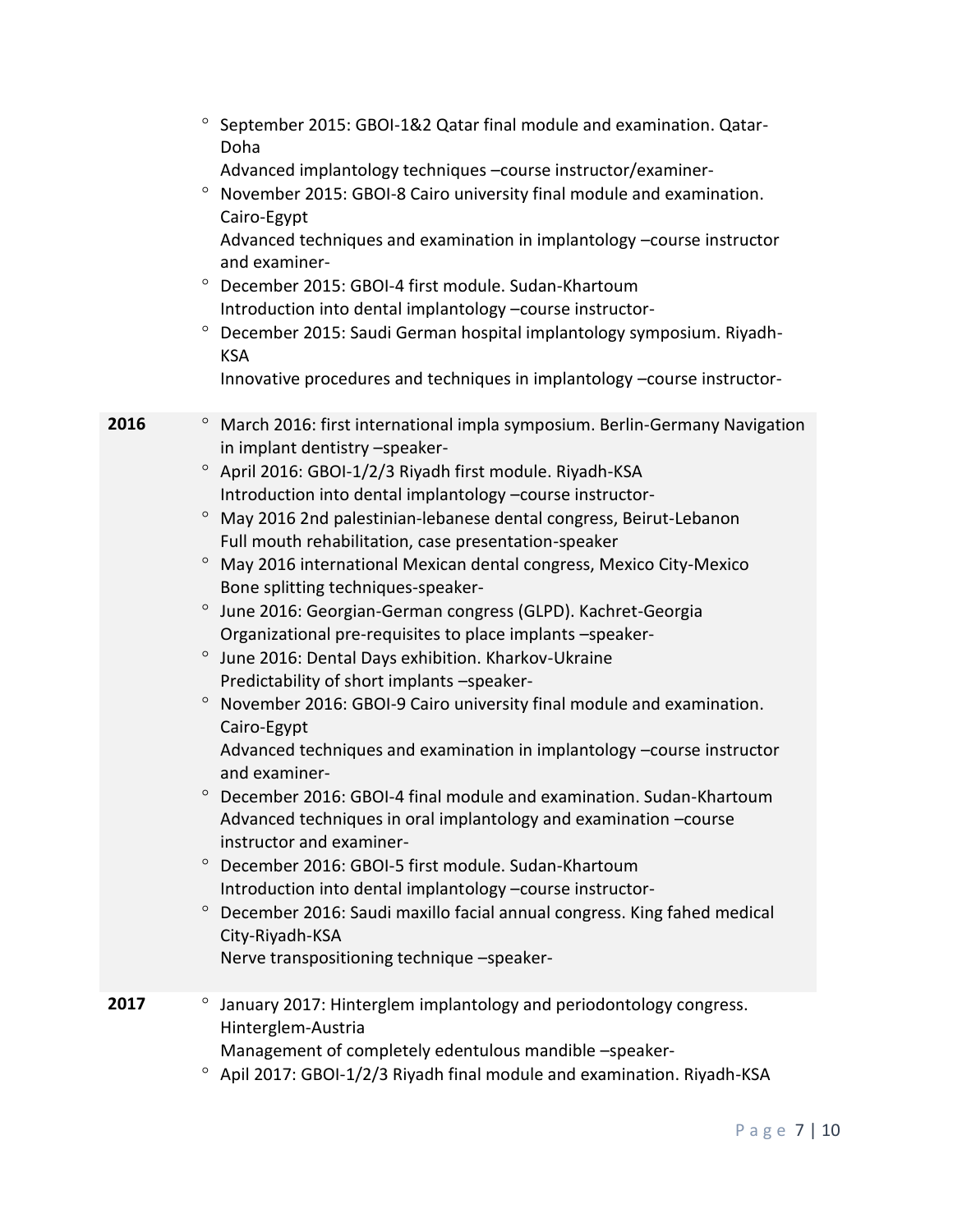Advanced techniques in oral implantology and examination –course instructor and examiner-

- May 2017: 1st universa polis dental congress. Agadir-Morocco Management of completely edentulous maxilla –speaker and congress chairman-
- $^{\circ}$  November2017: GBOI-7 Kuwait final module. Kuwait Advanced techniques in implantology –course instructor-
- $^{\circ}$  November 2017: GBOI-8 Kuwait first module. Kuwait Introduction into dental implantology –course instructor-
- November 2017: GBOI-10 Cairo university final module and examination. Cairo-Egypt

Advanced techniques and examination in implantology –course instructor and examiner-

- November 2017: Izdo exhibition. Izmir-Turkey Treatment of severely atrophied mandible –speaker-
- December 2017: implant Swiss symposium. Tbilisi-Georgia Modern surgical techniques in implantology –course instructor-
- **2018** April 2018: implant genesis nation-wide symposium. Chennai-India Oral implantology update –course instructor-
	- $\degree$  April 2018: implant genesis nation-wide symposium. New Delhi-India Oral implantology update –course instructor-
	- $\degree$  April 2018: implant genesis nation-wide symposium. Mumbai-India Oral implantology update –course instructor-
	- April 2018: implant genesis nation-wide symposium. Cochin-India Oral implantology update –course instructor-
	- April 2018: GBOI-5 final module. Sudan-Khartoum Advanced techniques in oral implantology and examination –course instructor and examiner-
	- <sup>o</sup> September 2018: 25th annual conference of Indian society of implantologist. Jaipur-India

Micro-motion and macro-motion in implantology –speaker-

 $\degree$  September 2018: 25th annual conference of Indian society of implantologist. Jaipur-India

Pre-congress workshop (nerve transpositioning technique) –course instructor-

- **2019** January 2019: Hinterglem implantology and periodontology congress. Hinterglem-Austria Bone splitting techniques –speaker-
	- February 2019: Aeedc 2019. Dubai-UAE Inferior alveolar nerve transpositioning techniques –speaker-
	- March 2019: 6th international Yudsa congress. Istanbul-Turkey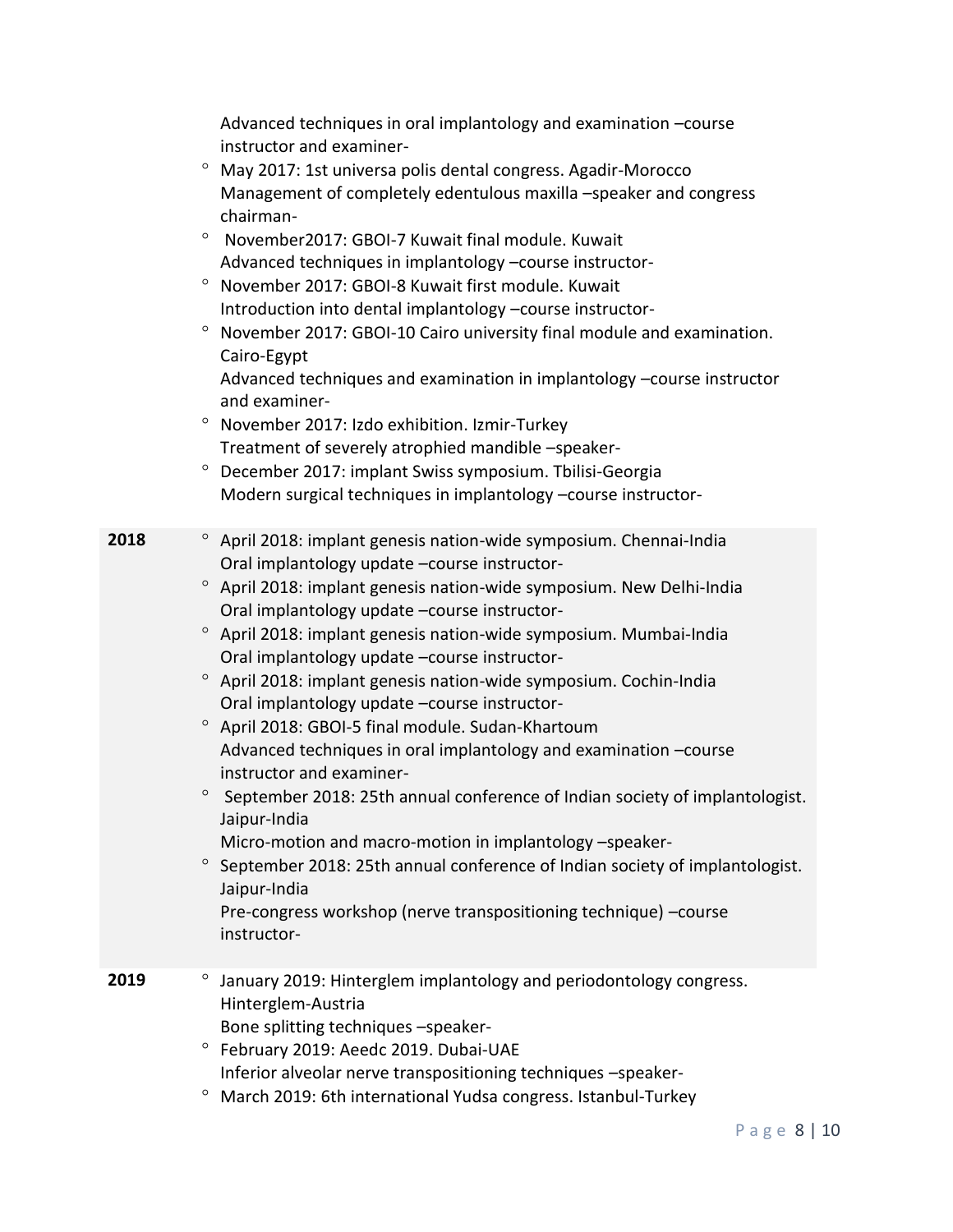Nerve transpositioning in the mandible –speaker-

- March 2019: first Jerash international dental congress. Jerash-Jordan Nerve transpositioning techniques –speaker
- $\degree$  April 2019: 3rd Luxor international dental congress. Luxor-Egypt Nerve transpositioning procedure in the mandible –speaker-
- April 2019: 3rd Luxor international dental congress. Luxor-Egypt Sinus lifting workshop –course instructor-
- April 2019: Alexandria dental syndicate congress (ADSC 2019). Alexandria-Egypt
	- Aesthetic complications in the pre-maxilla –speaker-
- $\degree$  April 2019: Alexandria dental syndicate congress (ADSC 2019). Alexandria-Egypt

Nerve transpositioning workshop –course instructor-

- $\degree$  April 2019: GBOI Alexandria final module and exam. Alexandria-Egypt Advanced techniques in oral implantology –course instructor-
- <sup>o</sup> July 2019: St. Petersburg study club meeting. St. Petersburg-Russia modern surgical techniques in oral implantology –course instructor-
- October 2019: Al Danah Dental Center Workshop. Kuwait Modern Sinus Lifting Techniques –course instructor-
- October 2019: faculty of dentistry, Mansoura university. Mansoura-Egypt Modern Surgical Techniques in Implant Dentistry –course instructor-
- October 2019: third Mansours dental congress. Mansoura-Egypt Nerve Transpositioning Techniques lecture –speaker-
- November 2019: Al Wehdah medical center. Qatar-Doha Inferior Alveolar Nerve Transpositioning Technique –course instructor-
- $\degree$  November 2019: Cairo dental syndicate. Cairo-Egypt Modern Surgical Techniques in implant dentistry –course instructor-
- <sup>o</sup> November 2019: Training Center. Chennai-India Bone splitting and sinus lifting techniques, inferior alveolar nerve Transpositioning, GBR –course instructor-
- <sup>o</sup> November 2019: Training Center. Hyderabad-India Bone splitting and sinus lifting techniques, inferior alveolar nerve Transpositioning, GBR –course instructor-
- November 2019: Training Center. Lucknow-India Bone splitting and sinus lifting techniques, inferior alveolar nerve Transpositioning, GBR –course instructor-
- <sup>o</sup> November 2019: Training Center. Ahmedabad-India Bone splitting and sinus lifting techniques, inferior alveolar nerve Transpositioning, GBR –course instructor-
- <sup>o</sup> November 2019: Training Center. Mumbai-India Bone splitting and sinus lifting techniques, inferior alveolar nerve Transpositioning, GBR –course instructor-
- December 2019: Al Danah Dental Center. Kuwait